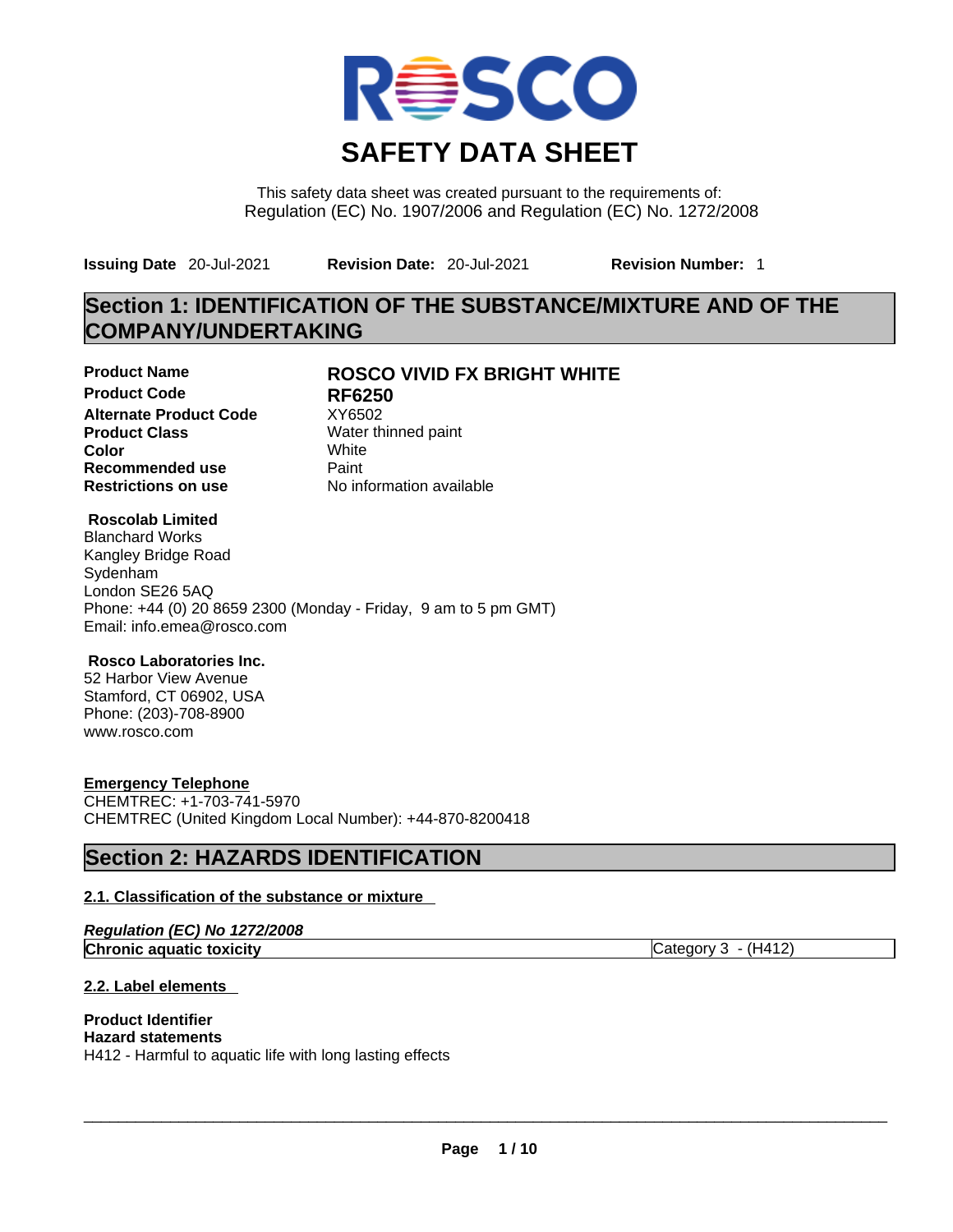EUH208 - Contains (1,2-Benzisothiazolin-3-one, 5-Chloro-2-methyl-3(2H)-isothiazolone mixture with 2-methyl-3(2H)-isothiazolone (3:1)). May produce an allergic reaction

#### **Precautionary Statements - EU (§28, 1272/2008)**

P273 - Avoid release to the environment P501 - Dispose of contents/ container to an approved waste disposal plant

#### **2.3. Other hazards**

**General Hazards No information available** 

## **Section 3: COMPOSITION/INFORMATION ON INGREDIENTS**

#### **3.1 Substances**

Not applicable

#### **3.2 Mixtures**

| <b>Chemical name</b>                                                                            | <b>EINECS/ELINCS No.</b> | <b>CAS No.</b> | Weight-%          | <b>Classification</b><br>according to<br><b>Regulation (EC) No.</b><br>1272/2008 [CLP]                                                                                                           | <b>REACH registration</b><br>number |
|-------------------------------------------------------------------------------------------------|--------------------------|----------------|-------------------|--------------------------------------------------------------------------------------------------------------------------------------------------------------------------------------------------|-------------------------------------|
| Titanium dioxide                                                                                | 236-675-5                | 13463-67-7     | $>= 5 - 10$       | Not available                                                                                                                                                                                    | 01-2119489379-17-01<br>68           |
| Propylene glycol                                                                                | 200-338-0                | $57 - 55 - 6$  | $>= 1 - 5$        | Not available                                                                                                                                                                                    | 01-2119456809-23-02<br>24           |
| 1,2-Benzisothiazolin-3-one                                                                      | 220-120-9                | 2634-33-5      | $>=0.01 - 0.05$   | Acute Tox 4 (H302)<br>Acute Tox 2 (H330)<br>Skin Irrit. 2 (H315)<br>Eye Dam. 1 (H318)<br>Skin Sens. 1 (H317)<br>Aquatic Acute 1<br>(H400)<br>Aquatic Chronic 2<br>(H411)                         | Not available                       |
| 5-Chloro-2-methyl-3(2H)-isothi<br>azolone mixture with<br>2-methyl-3(2H)-isothiazolone<br>(3:1) |                          | 55965-84-9     | $>=0.001 - 0.005$ | Acute Tox. 3 (H301)<br>Acute Tox. 2 (H310)<br>Acute Tox. 3 (H330)<br>Skin Corr. 1C (H314)<br>Eye Dam 1 (H318)<br>Skin Sens. 1 (H317)<br>Aquatic Acute 1<br>(H400)<br>Aquatic Chronic 1<br>(H410) | Not available                       |

*Full text of H- and EUH-phrases: see section 16* 

## **Section 4: FIRST AID MEASURES**

#### **4.1. Description of first aid measures**

#### **Description of first aid measures**

**General Advice** No hazards which require special first aid measures. \_\_\_\_\_\_\_\_\_\_\_\_\_\_\_\_\_\_\_\_\_\_\_\_\_\_\_\_\_\_\_\_\_\_\_\_\_\_\_\_\_\_\_\_\_\_\_\_\_\_\_\_\_\_\_\_\_\_\_\_\_\_\_\_\_\_\_\_\_\_\_\_\_\_\_\_\_\_\_\_\_\_\_\_\_\_\_\_\_\_\_\_\_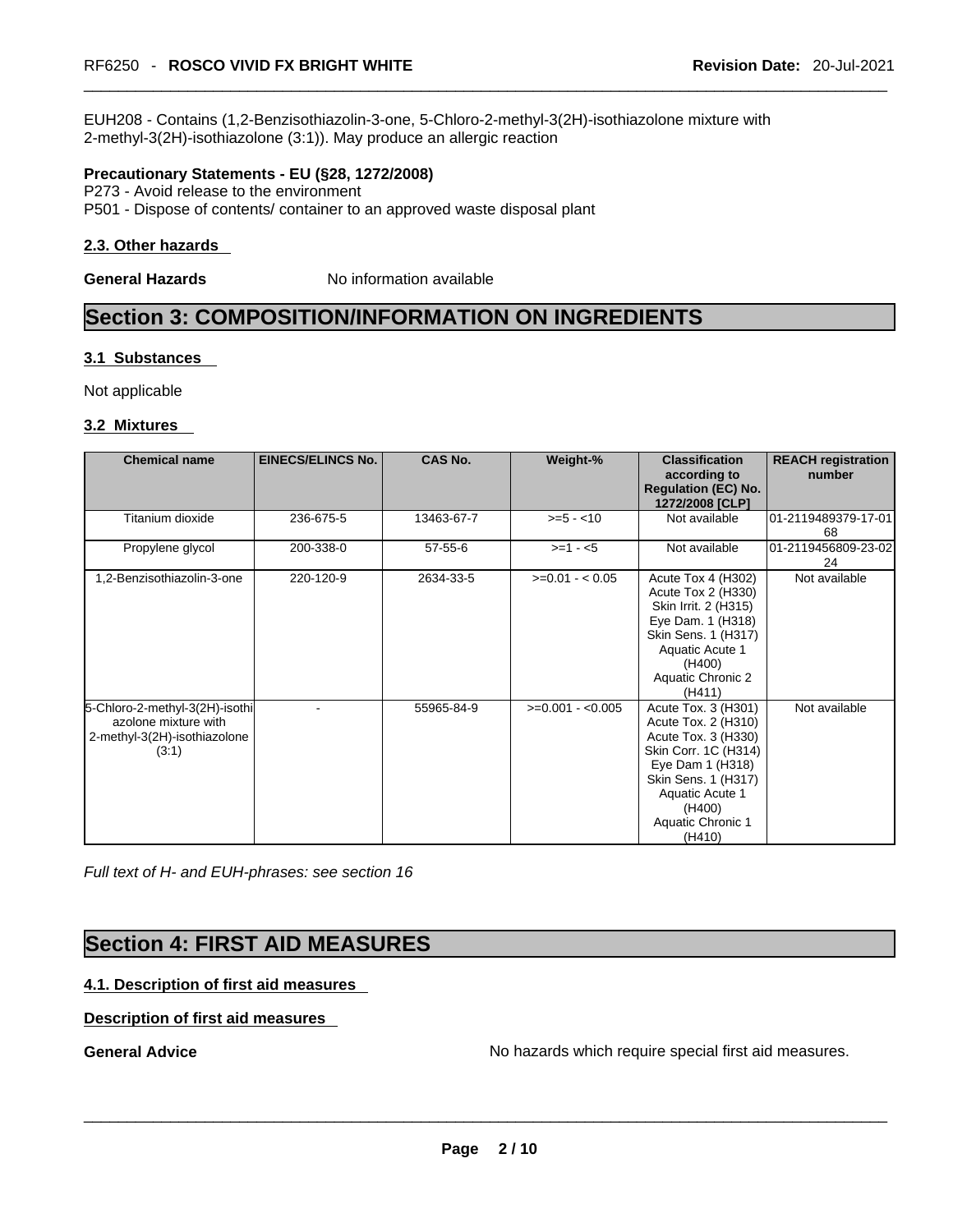| <b>Eye Contact</b>  | Rinse thoroughly with plenty of water for at least 15<br>minutes and consult a physician.                |
|---------------------|----------------------------------------------------------------------------------------------------------|
| <b>Skin Contact</b> | Wash off immediately with soap and plenty of water while<br>removing all contaminated clothes and shoes. |
| <b>Inhalation</b>   | Move to fresh air. If symptoms persist, call a physician.                                                |
| Ingestion           | Clean mouth with water and afterwards drink plenty of<br>water. Consult a physician if necessary.        |
|                     |                                                                                                          |

### **4.2. Most important symptoms and effects, both acute and delayed**

| <b>Most Important Symptoms/Effects</b> |
|----------------------------------------|
|----------------------------------------|

**May cause allergic skin reaction.** 

**4.3. Indication of any immediate medical attention and special treatment needed** 

**5.1. Extinguishing media**

**Notes To Physician Treat symptomatically.** 

## **Section 5: FIRE FIGHTING MEASURES**

| <b>Suitable Extinguishing Media</b>                        | Use extinguishing measures that are appropriate to local<br>circumstances and the surrounding environment. |
|------------------------------------------------------------|------------------------------------------------------------------------------------------------------------|
| <b>Unsuitable Extinguishing Media</b>                      | No information available.                                                                                  |
| 5.2. Special hazards arising from the substance or mixture |                                                                                                            |
| <b>Specific Hazards Arising From The Chemical</b>          | Closed containers may rupture if exposed to fire or<br>extreme heat.                                       |
| Sensitivity to static discharge                            | No.                                                                                                        |
| Sensitivity to mechanical impact                           | No.                                                                                                        |
| 5.3. Advice for firefighters                               |                                                                                                            |
| Protective equipment and precautions for firefighters      | Wear self-contained breathing apparatus and protective<br>suit.                                            |

## **Section 6: ACCIDENTAL RELEASE MEASURES**

#### **6.1. Personal precautions, protective equipment and emergency procedures**

| <b>Personal Precautions</b>    | Avoid contact with skin, eyes and clothing. Ensure<br>adequate ventilation. |
|--------------------------------|-----------------------------------------------------------------------------|
| <b>Other Information</b>       | Observe all relevant local and international regulations.                   |
| 6.2. Environmental precautions |                                                                             |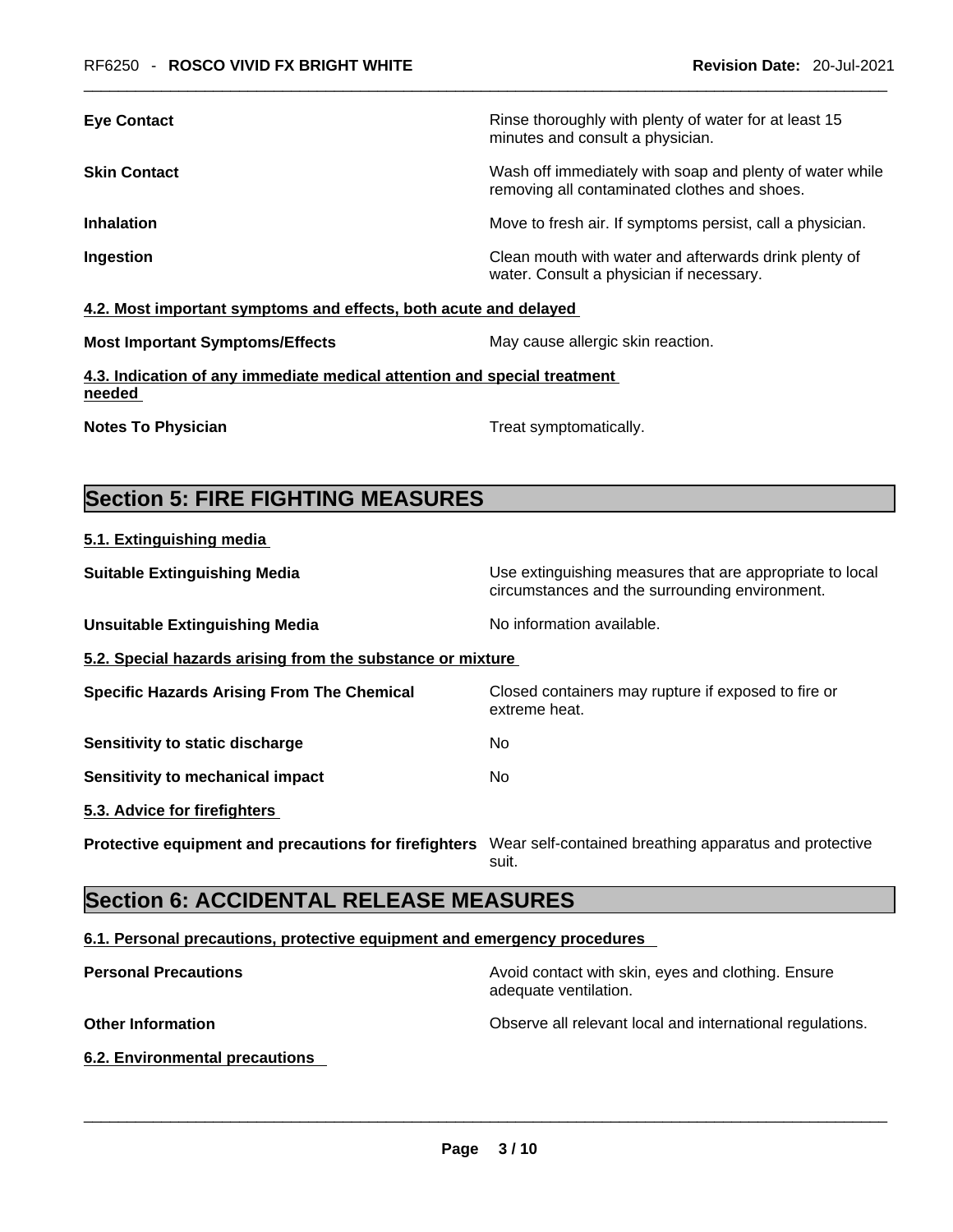**Environmental precautions Environmental precautions Prevent spreading of vapors through sewers, ventilation** systems and confined areas.

#### **6.3. Methods and material for containment and cleaning up**

**Methods for Containment Absorb with inert material and place in suitable container Methods** for Container

**6.4. Reference to other sections** 

for disposal.

**Methods for Cleaning Up Clean contaminated surface thoroughly.** 

**Other information** See Section 12 for additional information.

## **Section 7: HANDLING AND STORAGE**

**7.1. Precautions for safe handling** 

**Handling Handling Avoid contact with skin, eyes and clothing. Avoid breathing** vapors, spray mists or sanding dust. In case of insufficient ventilation, wear suitable respiratory equipment.

**Hygiene Measures Wash thoroughly after handling.** 

label / literature for specific instructions.

#### **7.2. Conditions for safe storage, including any incompatibilities**

**Storage Example 20 Keep container tightly closed. Keep out of the reach of Keep** out of the reach of children.

**7.3. Specific end use(s)** 

**Specific Uses <b>Specific Uses Architectural coating.** Apply as directed. Refer to product

**Risk Management Methods (RMM)** Not Applicable.

## **Section 8: EXPOSURE CONTROLS/PERSONAL PROTECTION**

#### **8.1. Control parameters**

| <b>Chemical name</b> | <b>European Union</b> | <b>Belgium</b>           | <b>Bulgaria</b>               |         | <b>Cyprus</b>  | <b>France</b>            | <b>Ireland</b>               |
|----------------------|-----------------------|--------------------------|-------------------------------|---------|----------------|--------------------------|------------------------------|
| Titanium dioxide     |                       | TWA: $10 \text{ mg/m}^3$ | TWA: $10.0$ mg/m <sup>3</sup> |         |                | TWA: $10 \text{ mg/m}^3$ | TWA: $10 \text{ mg/m}^3$     |
| 13463-67-7           |                       |                          | TWA: $1.0 \text{ mg/m}^3$     |         |                |                          | TWA: $4 \text{ mg/m}^3$      |
|                      |                       |                          |                               |         |                |                          | STEL: $30 \text{ mg/m}^3$    |
|                      |                       |                          |                               |         |                |                          | STEL: $12 \text{ mq/m}^3$    |
| Propylene glycol     |                       |                          |                               |         |                |                          | TWA: $10 \text{ mg/m}^3$     |
| $57 - 55 - 6$        |                       |                          |                               |         |                |                          | TWA: 150 ppm                 |
|                      |                       |                          |                               |         |                |                          | TWA: 470 mg/m <sup>3</sup>   |
|                      |                       |                          |                               |         |                |                          | STEL: 1410 mg/m <sup>3</sup> |
|                      |                       |                          |                               |         |                |                          | STEL: 30 mg/m <sup>3</sup>   |
|                      |                       |                          |                               |         |                |                          | STEL: 450 ppm                |
| <b>Chemical name</b> | Germany               | Greece                   | <b>Hungary</b>                |         | <b>Iceland</b> | <b>Italy</b>             | Latvia                       |
| Titanium dioxide     |                       | TWA: $10 \text{ mg/m}^3$ |                               |         | 6 mg/m $3$ TWA |                          | TWA: $10 \text{ mg/m}^3$     |
| 13463-67-7           |                       | TWA: $5 \text{ mg/m}^3$  |                               |         |                |                          |                              |
| Propylene glycol     |                       |                          |                               |         |                |                          | TWA: $7 \text{ mg/m}^3$      |
| $57 - 55 - 6$        |                       |                          |                               |         |                |                          |                              |
| <b>Chemical name</b> | Lithuania             | <b>Netherlands</b>       | <b>Poland</b>                 | Romania | <b>Spain</b>   | <b>Sweden</b>            | <b>United</b>                |
|                      |                       |                          |                               |         |                |                          | Kingdom                      |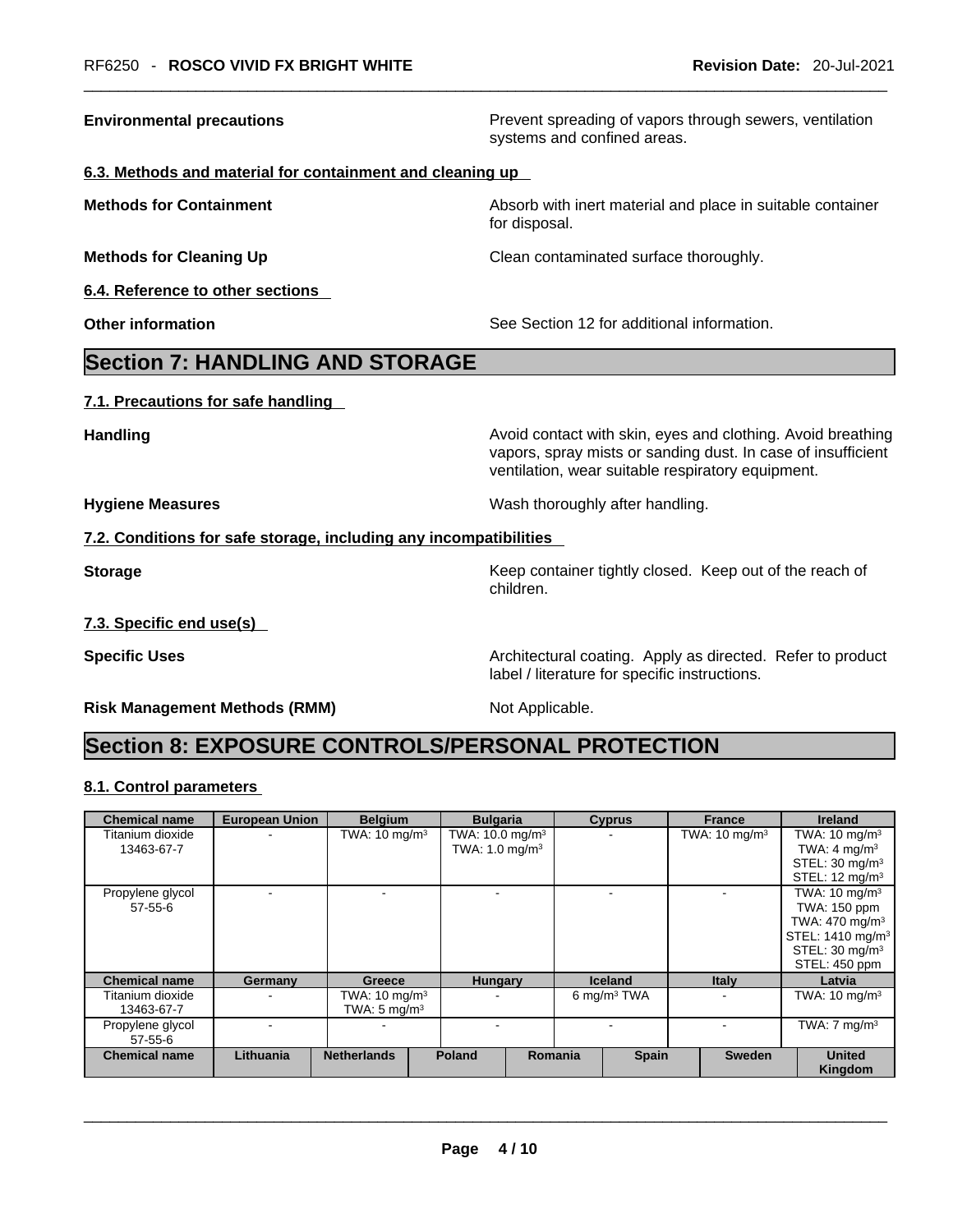#### \_\_\_\_\_\_\_\_\_\_\_\_\_\_\_\_\_\_\_\_\_\_\_\_\_\_\_\_\_\_\_\_\_\_\_\_\_\_\_\_\_\_\_\_\_\_\_\_\_\_\_\_\_\_\_\_\_\_\_\_\_\_\_\_\_\_\_\_\_\_\_\_\_\_\_\_\_\_\_\_\_\_\_\_\_\_\_\_\_\_\_\_\_ RF6250 - **ROSCO VIVID FX BRIGHT WHITE Revision Date:** 20-Jul-2021

| Titanium dioxide | TWA: $5 \text{ mg/m}^3$ |                            | STEL: 30 mg/m <sup>3</sup>   TWA: 10 mg/m <sup>3</sup>   TWA: 10 mg/m <sup>3</sup> | TLV: $5 \text{ mg/m}^3$ | TWA: $10 \text{ mg/m}^3$           |
|------------------|-------------------------|----------------------------|------------------------------------------------------------------------------------|-------------------------|------------------------------------|
| 13463-67-7       |                         |                            | TWA: 10 mg/m <sup>3</sup> STEL: 15 mg/m <sup>3</sup>                               |                         | TWA: $4 \text{ mg/m}^3$            |
|                  |                         |                            |                                                                                    |                         | STEL: 30 mg/m <sup>3</sup>         |
|                  |                         |                            |                                                                                    |                         | STEL: 12 mg/m <sup>3</sup>         |
| Propylene glycol | TWA: $7 \text{ mg/m}^3$ | TWA: 100 mg/m <sup>3</sup> |                                                                                    |                         | TWA: 150 ppm                       |
| 57-55-6          |                         |                            |                                                                                    |                         | TWA: 474 mg/m <sup>3</sup>         |
|                  |                         |                            |                                                                                    |                         | TWA: 10 mg/m <sup>3</sup>          |
|                  |                         |                            |                                                                                    |                         | STEL: 450 ppm '                    |
|                  |                         |                            |                                                                                    |                         | STEL: 1422                         |
|                  |                         |                            |                                                                                    |                         | mq/m <sup>3</sup>                  |
|                  |                         |                            |                                                                                    |                         | $\textsf{STEL}: 30 \text{ mg/m}^3$ |

#### **8.2. Exposure controls**

| Occupational exposure controls       |                                                                                                                                        |
|--------------------------------------|----------------------------------------------------------------------------------------------------------------------------------------|
| <b>Engineering Measures</b>          | Ensure adequate ventilation, especially in confined areas.                                                                             |
| <b>Personal Protective Equipment</b> |                                                                                                                                        |
| <b>Respiratory Protection</b>        | In case of insufficient ventilation wear suitable respiratory<br>equipment.                                                            |
| <b>Eye Protection</b>                | Safety glasses with side-shields.                                                                                                      |
| <b>Skin Protection</b>               | Lightweight protective clothing.                                                                                                       |
| <b>Hand protection</b>               | Impervious gloves.                                                                                                                     |
| <b>Hygiene Measures</b>              | Avoid contact with skin, eyes and clothing. Remove and<br>wash contaminated clothing before re-use. Wash<br>thoroughly after handling. |

## **Section 9: PHYSICAL AND CHEMICAL PROPERTIES**

#### **9.1. Information on basic physical and chemical properties**

| Appearance                 | liquid                   |                        |
|----------------------------|--------------------------|------------------------|
| Odor                       | little or no odor        |                        |
| <b>Odor Threshold</b>      | No information available |                        |
| <b>Property</b>            | Values                   | <b>Remarks/ Method</b> |
| Density (g/L)              | $1072 -$<br>1084         | None known             |
| <b>Relative Density</b>    | $1.07 - 1.09$            |                        |
| рH                         | No information available | None known             |
| <b>Viscosity (cps)</b>     | No information available | None known             |
| Solubility(ies)            | No information available | None known             |
| <b>Water solubility</b>    | No information available | None known             |
| <b>Evaporation Rate</b>    | No information available | None known             |
| Vapor pressure             | No information available | None known             |
| Vapor density              | No information available | None known             |
| Wt. % Solids               | $20 - 30$                | None known             |
| Vol. % Solids              | $20 - 30$                | None known             |
| Wt. % Volatiles            | 70 - 80                  | None known             |
| <b>Vol. % Volatiles</b>    | $70 - 80$                | None known             |
| <b>Boiling Point (°C)</b>  | 100                      | None known             |
| <b>Freezing Point (°C)</b> | 0                        | None known             |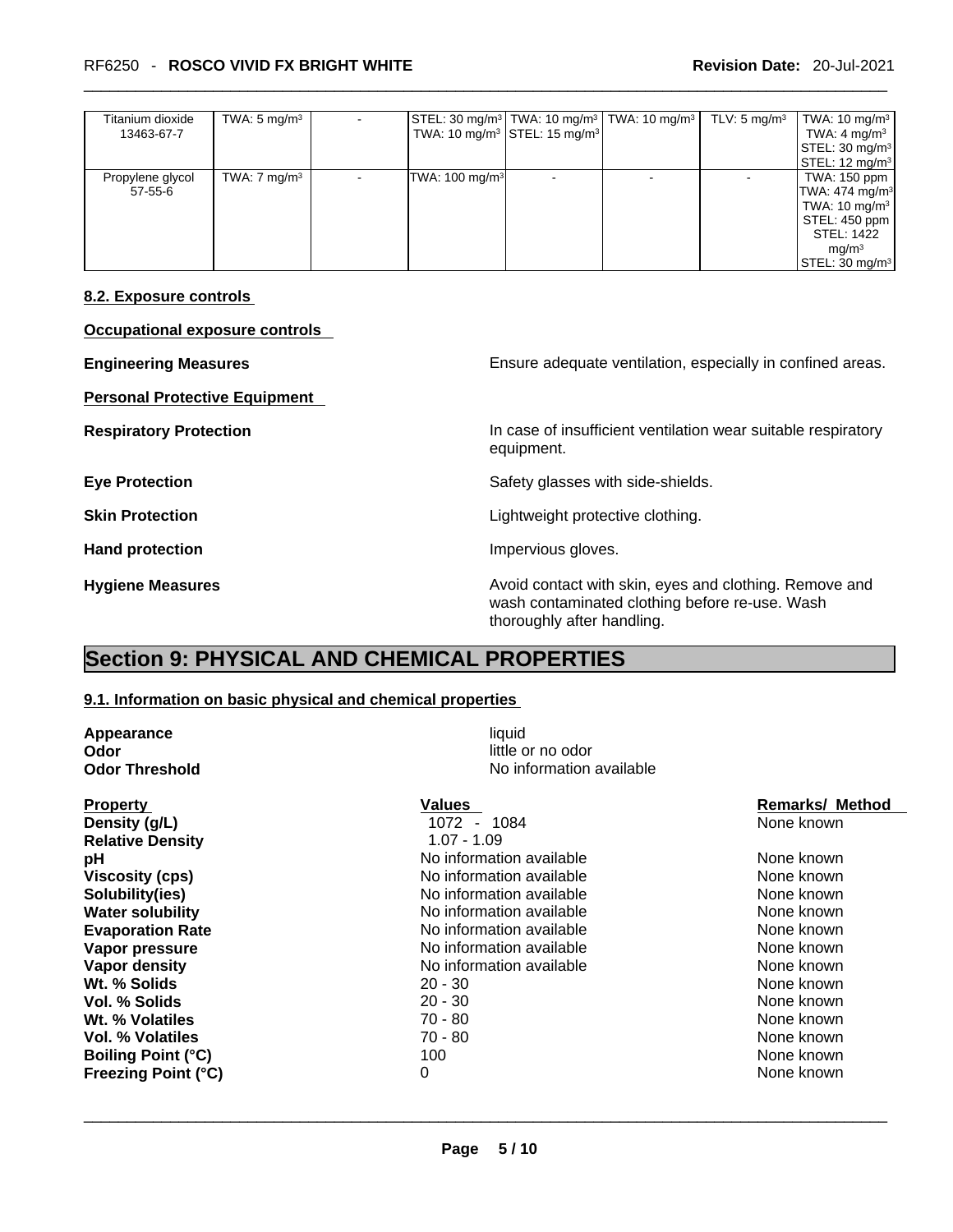- **Melting Point (°C)**<br> **Melting Point (°C)**<br>
No information available None known<br>
None known **Flash Point (°C)** Not applicable Not applicable None known **Flammability (solid, gas)** No information available None Known<br>
None **the Contract Conduct Area Contract** No information available None known<br>
None known **Upper flammability limit:** No information available None Known None known **Lower flammability limit:** No information available None known None known **Autoignition Temperature (°C)** No information available None known **Decomposition Temperature (°C)** No information available None Known None known **Partition coefficient**<br> **Explosive properties**<br>
No information available None Known<br>
None known **Explosive properties Oxidizing Properties No information available** None known
	- **No information available**
- -

## **Section 10: STABILITY AND REACTIVITY**

| 10.1. Reactivity<br><b>Reactivity</b>     | Not Applicable.                          |
|-------------------------------------------|------------------------------------------|
| 10.2. Chemical stability                  |                                          |
| <b>Chemical Stability</b>                 | Stable under normal conditions.          |
| 10.3. Possibility of hazardous reactions  |                                          |
| <b>Possibility of hazardous reactions</b> | None under normal conditions of use.     |
| 10.4. Conditions to avoid                 |                                          |
| <b>Conditions to avoid</b>                | Prevent from freezing.                   |
| 10.5. Incompatible materials              |                                          |
| <b>Incompatible Materials</b>             | No materials to be especially mentioned. |
| 10.6. Hazardous decomposition products    |                                          |
| <b>Hazardous Decomposition Products</b>   | None under normal conditions of use.     |

## **Section 11: TOXICOLOGICAL INFORMATION**

#### **11.1. Information on toxicological effects**

# **Product Information Inhalation Inhalation There is no data available for this product. Eye contact <b>Exercise Exercise Exercise For the Exercise Exercise** There is no data available for this product. **Skin contact <b>Repeated** or prolonged skin contact may cause allergic reactions with susceptible persons. **Ingestion Ingestion Intervalled Example 2** There is no data available for this product. **Acute Toxicity**   $\_$  ,  $\_$  ,  $\_$  ,  $\_$  ,  $\_$  ,  $\_$  ,  $\_$  ,  $\_$  ,  $\_$  ,  $\_$  ,  $\_$  ,  $\_$  ,  $\_$  ,  $\_$  ,  $\_$  ,  $\_$  ,  $\_$  ,  $\_$  ,  $\_$  ,  $\_$  ,  $\_$  ,  $\_$  ,  $\_$  ,  $\_$  ,  $\_$  ,  $\_$  ,  $\_$  ,  $\_$  ,  $\_$  ,  $\_$  ,  $\_$  ,  $\_$  ,  $\_$  ,  $\_$  ,  $\_$  ,  $\_$  ,  $\_$  ,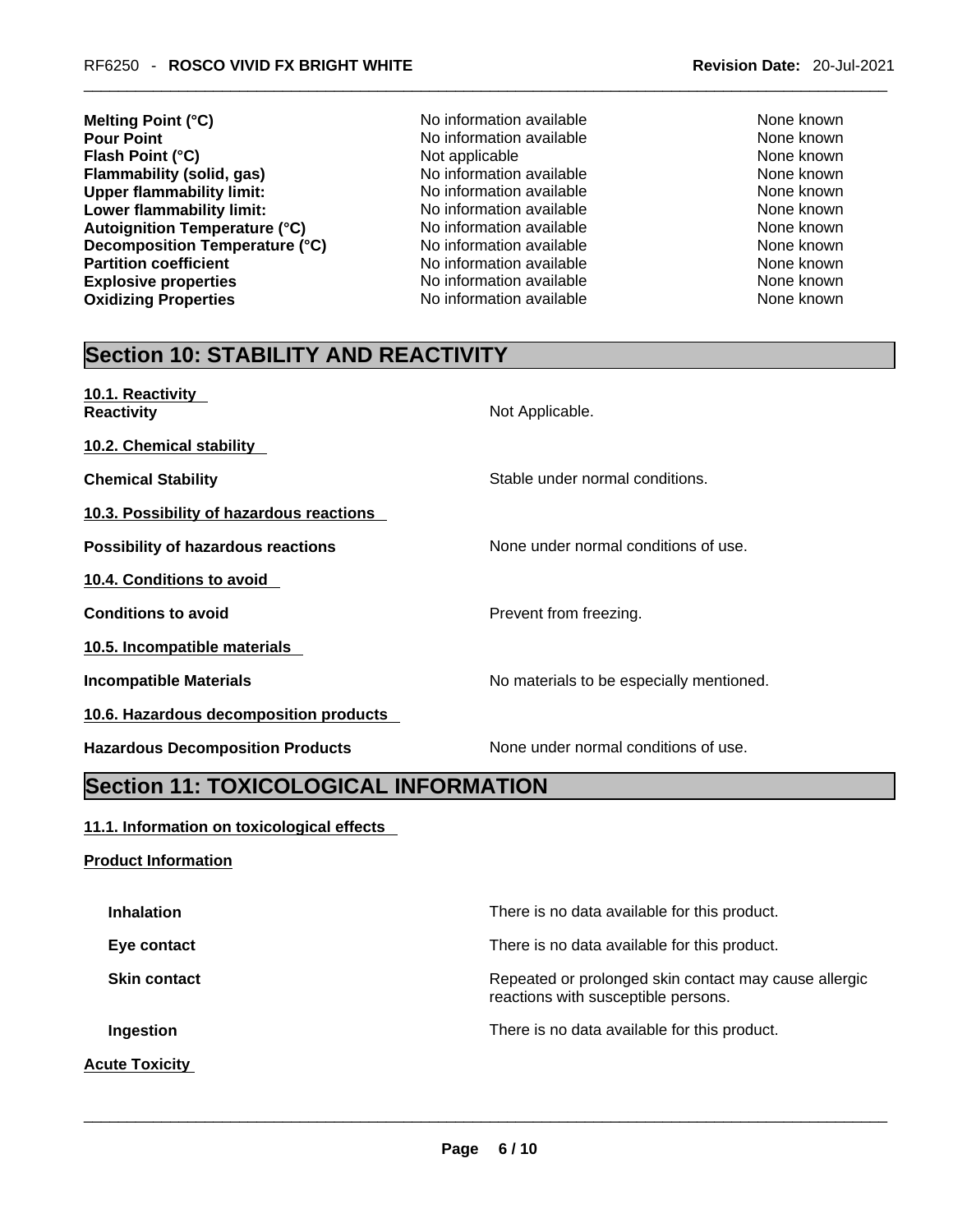#### **Component Information**

| <b>Chemical name</b>                | Oral LD50             | Dermal LD50              | <b>Inhalation LC50</b> |
|-------------------------------------|-----------------------|--------------------------|------------------------|
| Titanium dioxide                    | $> 10000$ mg/kg (Rat) |                          |                        |
| 13463-67-7                          |                       |                          |                        |
| Propylene glycol                    | $= 20$ g/kg (Rat)     | $= 20800$ mg/kg (Rabbit) |                        |
| $57 - 55 - 6$                       |                       |                          |                        |
| 1,2-Benzisothiazolin-3-one          | $= 1020$ mg/kg (Rat)  |                          |                        |
| 2634-33-5                           |                       |                          |                        |
| 5-Chloro-2-methyl-3(2H)-isothiazolo | $= 53$ mg/kg (Rat)    |                          |                        |
| ne mixture with                     |                       |                          |                        |
| 2-methyl-3(2H)-isothiazolone (3:1)  |                       |                          |                        |
| 55965-84-9                          |                       |                          |                        |

#### **Skin corrosion/irritation** and  $\blacksquare$  No information available.

#### **Eye damage/irritation No information available.**

**Sensitization Sensitization May cause an allergic skin reaction.** 

#### **Mutagenic Effects Mutagenic Effects No information available.**

#### **Carcinogenic effects**

The table below indicates whether each agency has listed any ingredient as a carcinogen.

| <b>Chemical name</b> | <b>European Union</b> | <b>IARC</b>                          |
|----------------------|-----------------------|--------------------------------------|
| Fitanium dioxide     |                       | 2B<br>Possible Human (<br>Carcinogen |
| $13463 - 67 - 7$     |                       |                                      |

• Although IARC has classified titanium dioxide as possibly carcinogenic to humans (2B), their summary concludes: "No significant exposure to titanium dioxide is thought to occur during the use of products in which titanium dioxide is bound to other materials, such as paint."

#### **Legend**

IARC - International Agency for Research on Cancer

| <b>Section 12: ECOLOGICAL INFORMATION</b> |                           |  |
|-------------------------------------------|---------------------------|--|
|                                           |                           |  |
| <b>Aspiration Hazard</b>                  | No information available. |  |
| <b>Symptoms</b>                           | No information available. |  |
| <b>Target organ effects</b>               | No information available. |  |
| <b>Neurological Effects</b>               | No information available. |  |
| <b>STOT - repeated exposure</b>           | No information available. |  |
| <b>STOT - single exposure</b>             | No information available. |  |
| <b>Developmental Effects</b>              | No information available. |  |
| <b>Reproductive Effects</b>               | No information available. |  |

## **Section 12: ECOLOGICAL INFORMATION**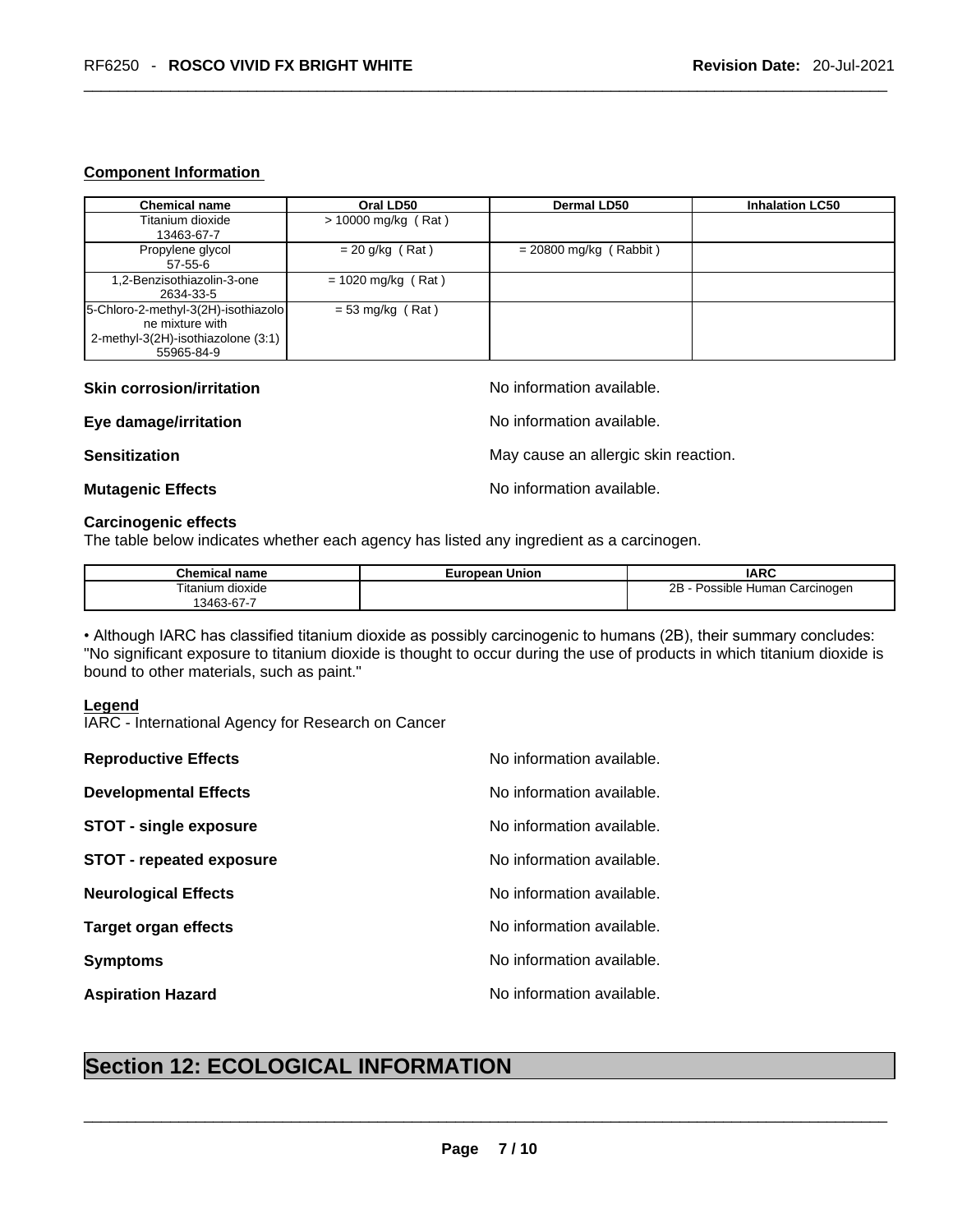#### **12.1. Toxicity**

Harmful to aquatic life with long lasting effects

| Chemical name    | Algae/aquatic plants             | Fish                             | <b>Crustacea</b>           |
|------------------|----------------------------------|----------------------------------|----------------------------|
| Propylene glycol | $EC50: =19000mg/L$ (96h,         | LC50 41 - 47 mL/L Oncorhynchus   | $EC50 > 1000$ mg/L (48 h)  |
| $57-55-6$        | Pseudokirchneriella subcapitata) | mykiss $(96 h)$                  | $EC50 > 10000$ mg/L (24 h) |
|                  |                                  | $LC50 = 710$ mg/L Pimephales     |                            |
|                  |                                  | promelas (96 h)                  |                            |
|                  |                                  | $LC50 = 51600$ mg/L Oncorhynchus |                            |
|                  |                                  | mykiss $(96 h)$                  |                            |
|                  |                                  | $LC50 = 51400$ mg/L Pimephales   |                            |
|                  |                                  | promelas (96 h)                  |                            |

#### **12.2. Persistence and degradability**

#### **Persistence / Degradability** No information available.

#### **12.3. Bioaccumulative potential**

**Bioaccumulation Bioaccumulation Bioaccumulation** 

| $ -$<br><b>Chemical name</b>        | <br>$  -$<br>Partition<br>coefficient |
|-------------------------------------|---------------------------------------|
| -Benzisothiazolin-3-one<br>. z-Beri | ں. ا                                  |
| 2634-33-<br>-၁၁-၁                   |                                       |

#### **12.4. Mobility in soil**

**Mobility in soil Mobility in soil Mobility in soil** 

**Mobility in Environmental Media** Noinformation available.

#### **12.5. Results of PBT and vPvB assessment**

#### **PBT** and **vPvB** assessment No information available.

| Chemical name                                                                                          | <b>PBT and vPvB assessment</b>                                   |
|--------------------------------------------------------------------------------------------------------|------------------------------------------------------------------|
| Titanium dioxide<br>13463-67-7                                                                         | The substance is not PBT / vPvB PBT assessment<br>does not apply |
| Propylene glycol<br>$57 - 55 - 6$                                                                      | The substance is not PBT / vPvB PBT assessment<br>does not apply |
| 1,2-Benzisothiazolin-3-one<br>2634-33-5                                                                | The substance is not PBT / vPvB                                  |
| 5-Chloro-2-methyl-3(2H)-isothiazolone mixture with 2-methyl-3(2H)-isothiazolone<br>(3:1)<br>55965-84-9 | The substance is not PBT / vPvB                                  |

#### **12.6. Other adverse effects**

**Other adverse effects No information available Other adverse effects No information available** 

## **Section 13: DISPOSAL CONSIDERATIONS**

#### **13.1. Waste treatment methods**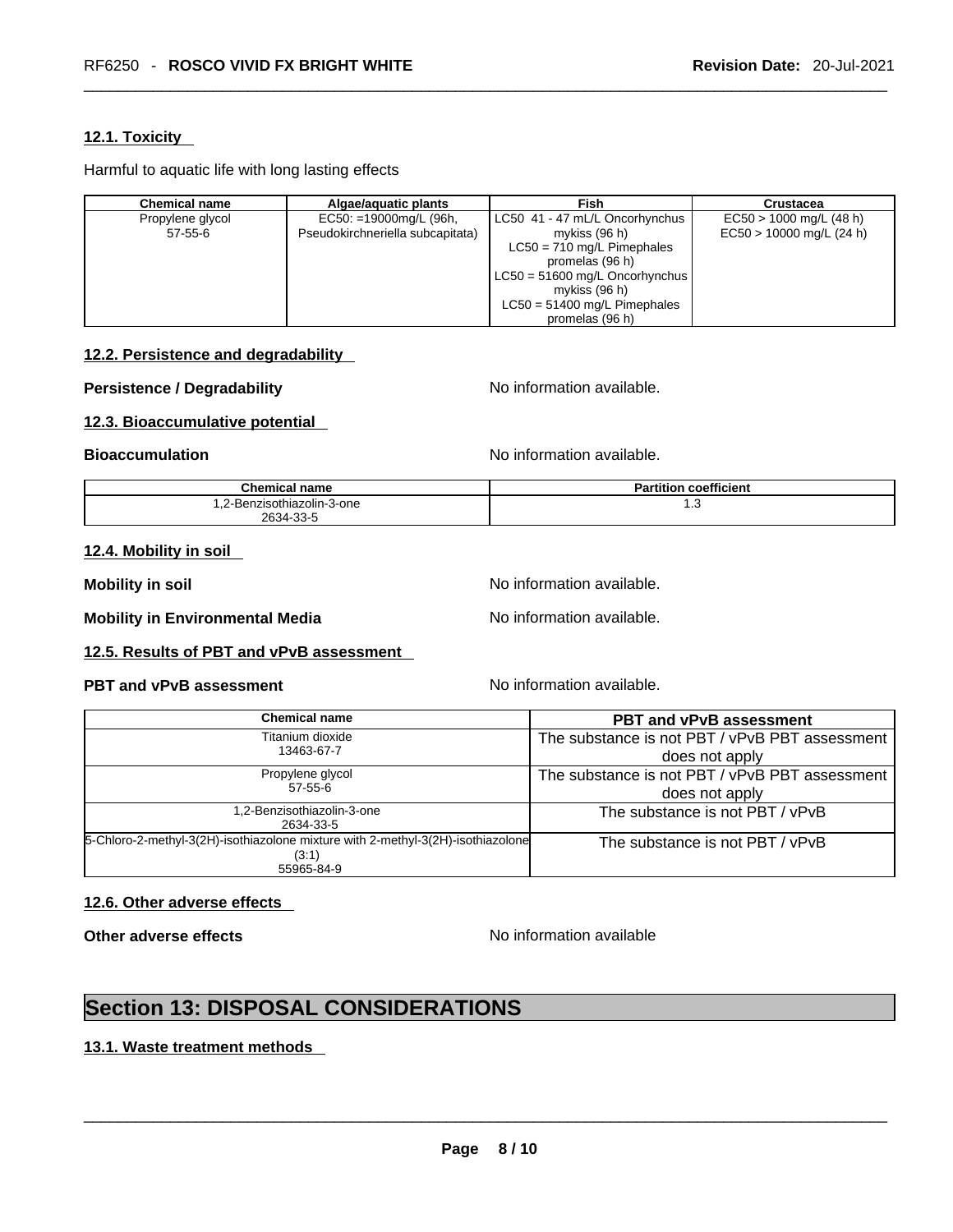**EWC waste disposal No** <br>No information available

**Dispose of in accordance with the European Directives on** waste and hazardous waste.

**Contaminated Packaging <b>Empty Containers** should be taken for local recycling, recovery or waste disposal.

**Other Information Other Information Intervellence in the Waste codes should be assigned by the user based on the** application for which the product was used.

## **Section 14: TRANSPORT INFORMATION**

| <b>IMDG</b> | Not regulated |
|-------------|---------------|
| RID         | Not regulated |
| <b>ADR</b>  | Not regulated |
| <b>ADN</b>  | Not regulated |
| <b>IATA</b> | Not regulated |

## **Section 15: REGULATORY INFORMATION**

#### **15.1. Safety, health and environmental regulations/legislation specific for the substance or mixture**

#### **Occupational Illnesses (R-463-3, France)**

| Chemical name                           | French RG number |
|-----------------------------------------|------------------|
| Propylene glycol<br>$57-55-6$           | <b>RG 84</b>     |
| 1,2-Benzisothiazolin-3-one<br>2634-33-5 | RG 65            |

#### **European Union**

Take note of Directive 98/24/EC on the protection of the health and safety of workers from the risks related to chemical agents at work

#### **International Inventories**

| <b>AICS</b>                   | No - Not all of the components are listed. |
|-------------------------------|--------------------------------------------|
| <b>DSL: Canada</b>            | Yes - All components are listed or exempt. |
| <b>EINECS: European Union</b> | No - Not all of the components are listed. |
| <b>ENCS</b>                   | No - Not all of the components are listed. |
| <b>IECSC</b>                  | No - Not all of the components are listed. |
| <b>KECL (Annex 1)</b>         | No - Not all of the components are listed. |
| <b>PICCS</b>                  | No - Not all of the components are listed. |
| <b>TSCA: United States</b>    | Yes - All components are listed or exempt. |

#### **Legend**

**AICS** - Australian Inventory of Chemical Substances **DSL/NDSL** - Canadian Domestic Substances List/Non-Domestic Substances List